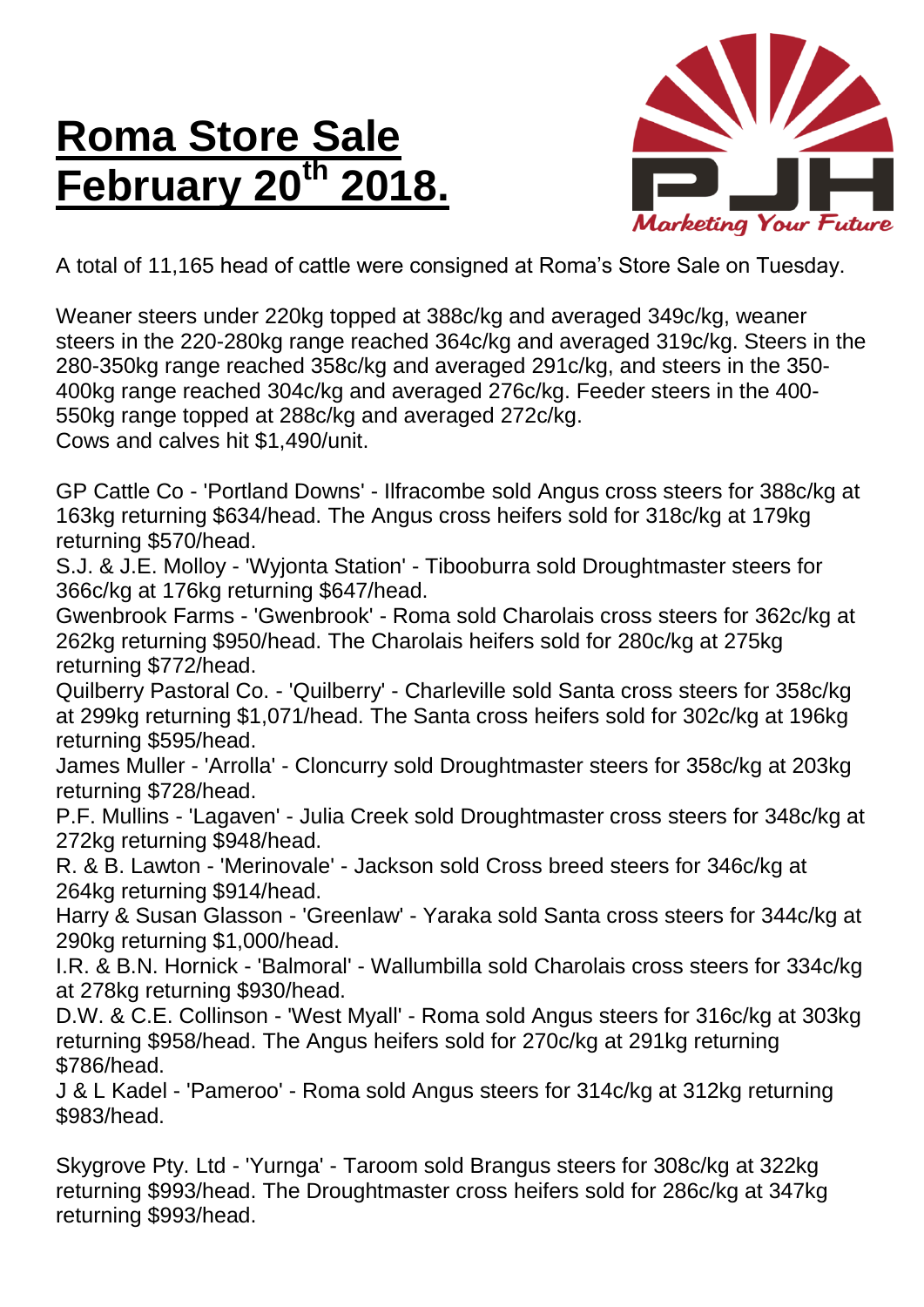D.A. & C.B.M. Twist - 'Juandah Downs' - Mungallala sold Charolais cross steers for 304c/kg at 335kg returning \$1,020/head.

Weldon Grazing - 'Glenlinden' - Injune sold Charbray cross steers for 289c/kg at 378kg returning \$1,094/head.

CF & D Walsh - 'Townsend' - Roma sold Brahman cross steers for 287c/kg at 439kg returning \$1,261/head.

Scott Cattle Co - 'Thylungra Station' - Quilpie sold Santa steers for 278c/kg at 399kg returning \$1,110/head.

Heifers under 220kg topped at 338c/kg and averaged 301c/kg, while heifers in the 220 – 280kg range topped at 312c/kg and averaged 274c/kg. Heifers in the 280- 350kg range topped at 286c/kg, averaging 258c/kg. Heifers in the 350-450kg range topped at 282c/kg, averaging 252c/kg.

Alice Downs Pty Ltd - 'Alice Downs' - Blackall sold Santa heifers for 338c/kg at 194kg returning \$656/head.

Tewinga Pastoral Holdings - 'Canarie' - Boulia sold Droughtmaster heifers for 318c/kg at 216kg returning \$689/head.

D.B. & F.M. Nicholson - 'Wongan' - Winton sold Charolais cross heifers for 308c/kg at 230kg returning \$708/head.

Pensini Grazing Pty Ltd - 'Cameron Downs' - Hughenden sold Droughtmaster cross heifers for 290c/kg at 255kg returning \$741/head.

Todd Cattle Co - 'Munnaweena' - Mitchell sold Angus cross heifers for 288c/kg at 267kg returning \$770/head.

ACBH - 'Barkly Downs' - Mt Isa sold Brahman cross heifers for 270c/kg at 407kg returning \$1,100/head.

Cows in the 300-400kg range reached 194c/kg and averaged 177c/kg, while cows in the 400kg-500kg range reached 212c/kg and averaged 198c/kg. Cows over 500kg topped at 210c/kg, averaging 209c/kg.

Bulls under 400kg topped at 342c/kg and averaged 280c/kg, while bulls in the 400 – 600kg range topped at 260c/kg and averaged 244c/kg. Bulls over 600kg topped at 240c/kg, averaging 237c/kg.

## *PJH sell 8 th position next week.*

*Please be aware that all cattle being sold must be accompanied by a National Cattle Health Declaration as well as NVD*